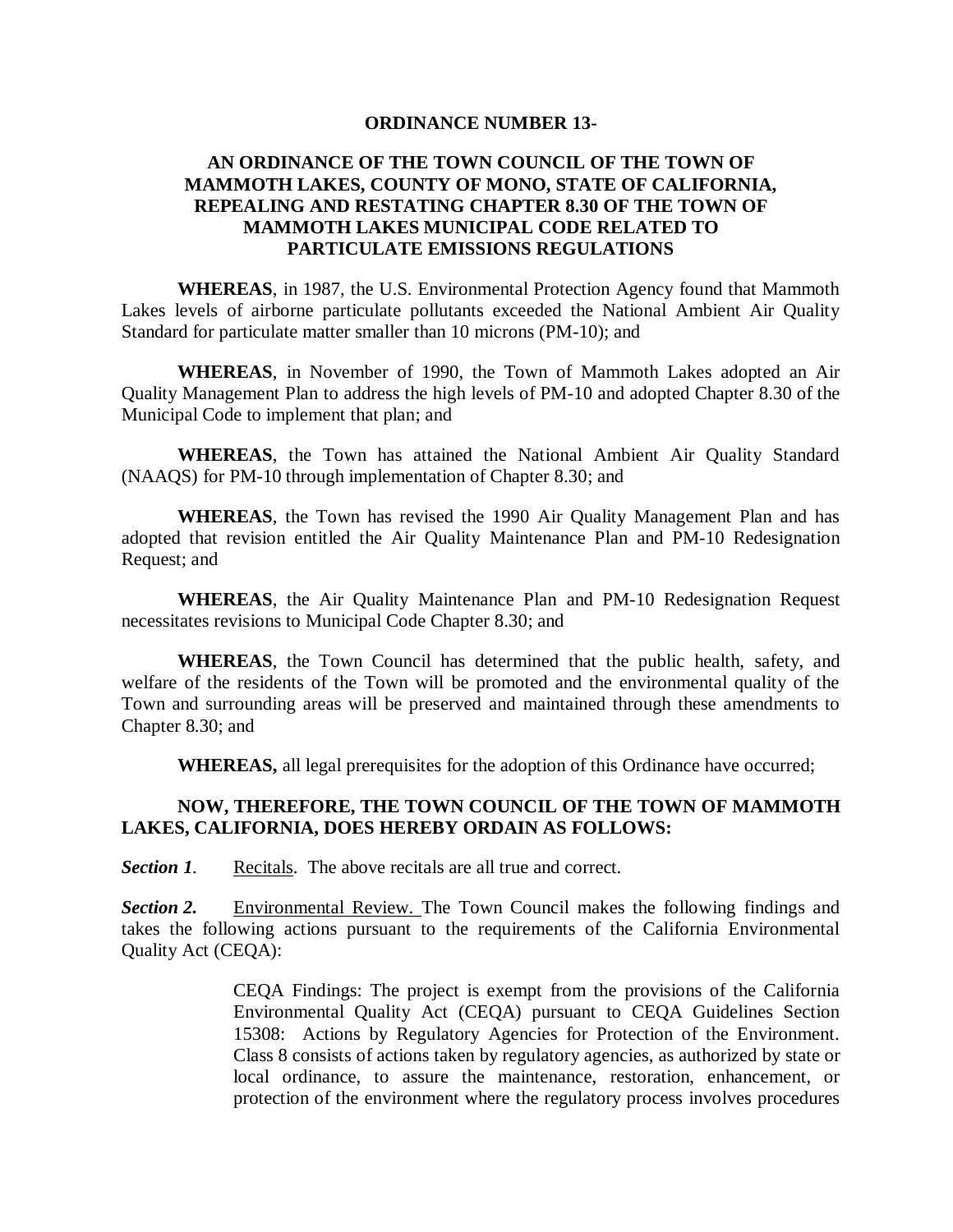for protection of the environment. Construction activities and relaxation of standards allowing environmental degradation are not included in this exemption.

CEQA Action: The Town Council directs staff to file a Notice of Exemption.

**Section 3.** Findings. The Town Council HEREBY FINDS AND DETERMINES based on the information presented herewith:

- 1. That the revisions to the Particulate Emissions Regulations are consistent with and implement multiple components of the Vision for the Town of Mammoth Lakes as stated in the Town of Mammoth Lakes General Plan 2007, specifically, the overall vision of providing "…the very highest quality of life for our residents and the highest quality of experience for our visitors" and environmental stewardship, attractive ambiance, and protection of the natural environment.
- 2. That the revisions to the Particulate Emissions Regulations address Goal R.10 of the General Plan to "Protect health of community residents by assuring that the town of Mammoth Lakes remains in compliance with or improves compliance with air quality standards."
- 3. That the revisions to the Particulate Emissions Regulations are necessary to demonstrate maintenance of attainment of the NAAQS for PM-10.

*Section 4.* Approval. Based on the findings contained in this Ordinance and all other evidence in the record of proceedings in this matter, the Town Council hereby repeals and restates Chapter 8.30 of the Mammoth Lakes Municipal Code in its entirety to read as shown in attached Exhibit "A," which is incorporated herein by this reference.

**Section 5.** Severability. If any section, subsection, subdivision, paragraph, sentence, clause or phrase in this Ordinance, or any part thereof, is held invalid or unconstitutional, then such decision shall not affect the validity of the remaining sections or portions of this Ordinance or part thereof. The Town Council hereby declares that it would have passed each section, subsection, subdivision, paragraph, sentence, clause or phrase of this Ordinance irrespective of the fact that any one or more sections, subdivisions, paragraphs, sentences, clauses or phrases may be declared invalid or unconstitutional.

**Section 6.** Effective Date. The Mayor shall sign and the Town Clerk shall certify passage and adoption of this Ordinance, and shall cause the same to be published and posted pursuant to the provisions of law in this regard, and this Ordinance shall take effect thirty days after its final passage.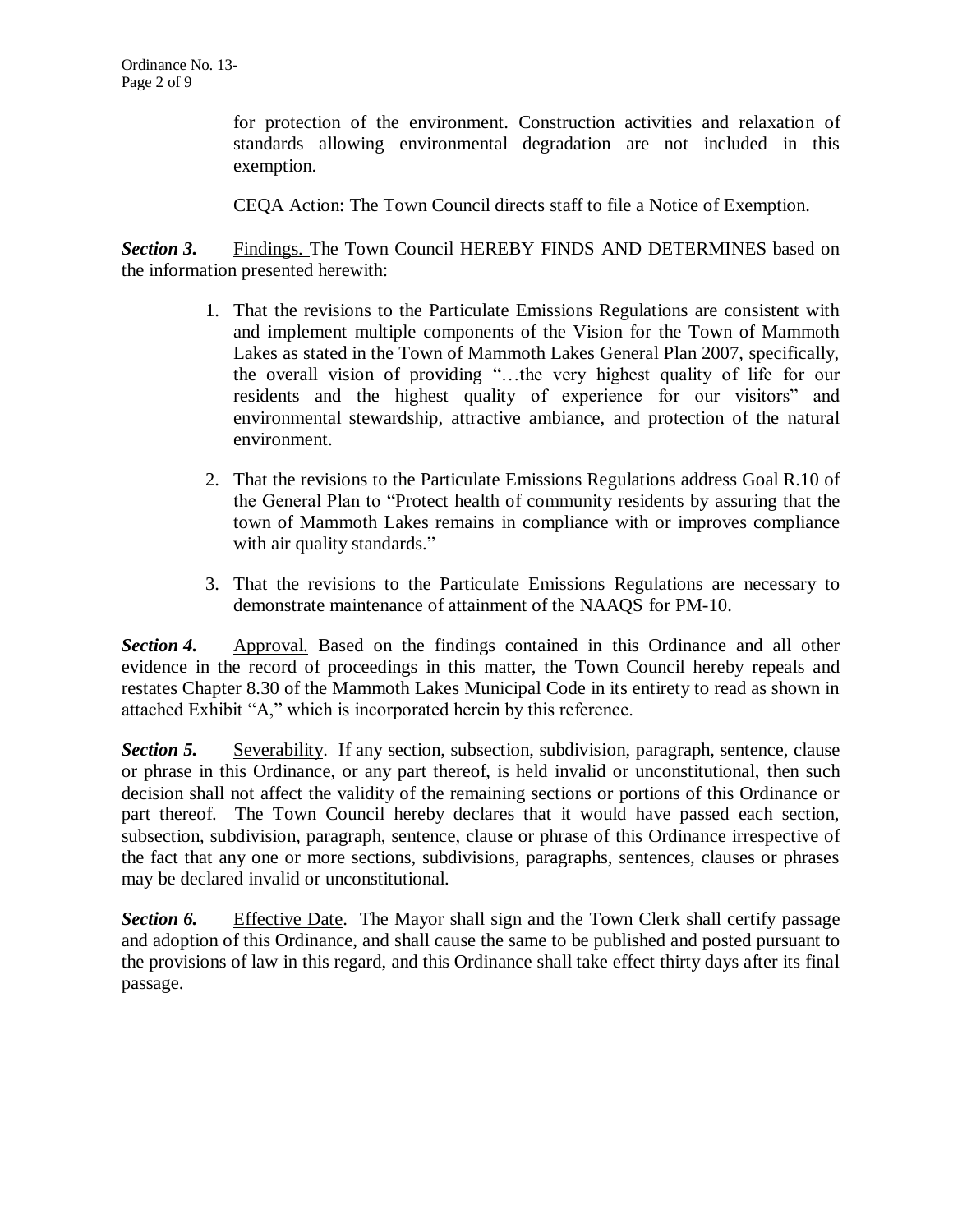*ADOPTED, SIGNED* and *APPROVED* this 20th day of November, 2013.

Rick Wood, Mayor

\_\_\_\_\_\_\_\_\_\_\_\_\_\_\_\_\_\_\_\_\_\_\_\_\_\_\_\_\_\_

ATTEST:

JAMIE GRAY, Town Clerk

\_\_\_\_\_\_\_\_\_\_\_\_\_\_\_\_\_\_\_\_\_\_\_\_\_\_\_\_\_\_\_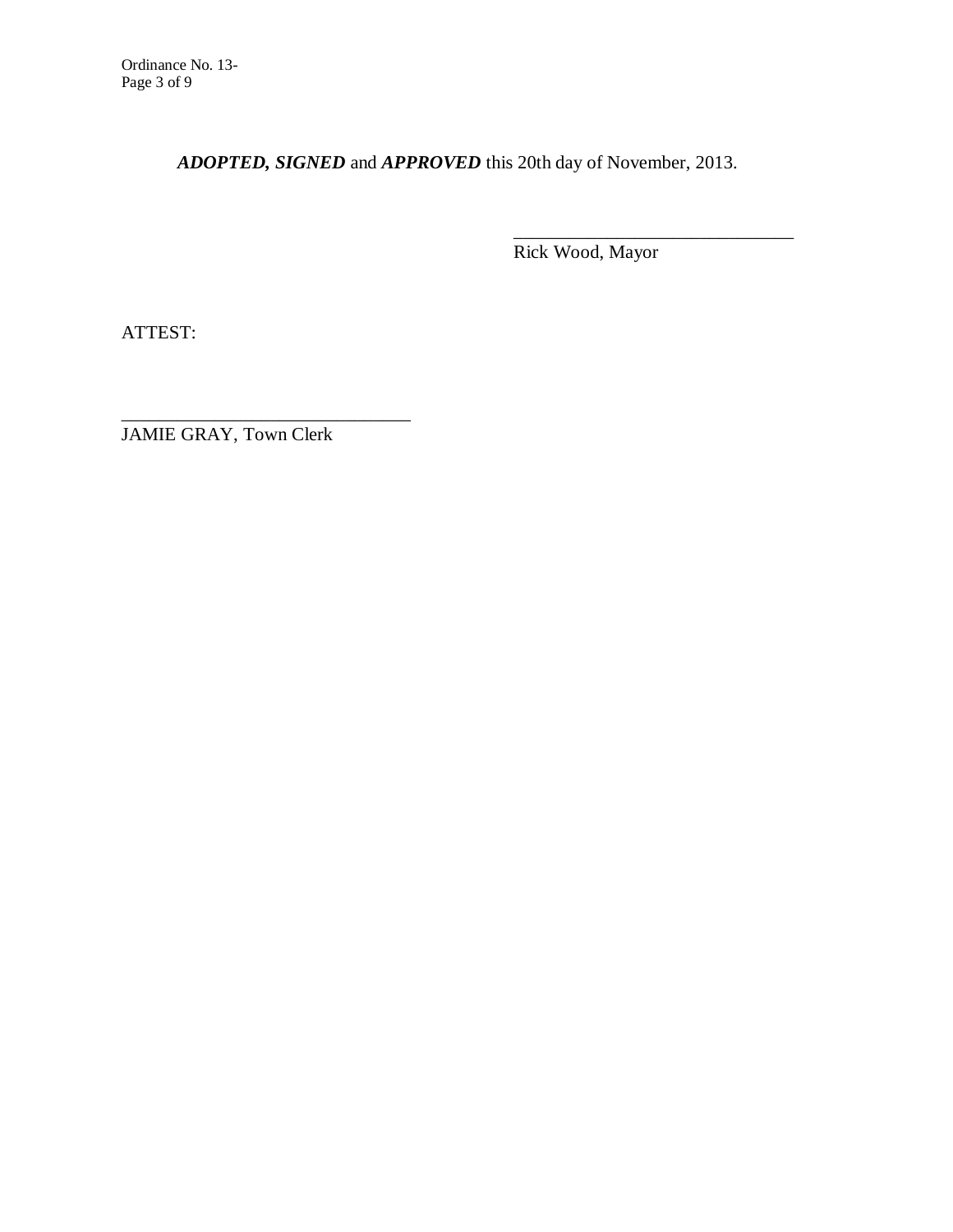# Exhibit "A" **Town of Mammoth Lakes Municipal Code Chapter 8.30**

## **Particulate Emissions Regulations**

*Sections:*

- 8.30.010 Purpose.
- 8.30.020 Definitions.
- 8.30.030 Standards for regulation of solid fuel burning appliances.
- 8.30.040 Limitations on number of appliances.
- 8.30.050 Replacement of noncertified appliances upon sale of property.
- 8.30.060 Opacity limits.
- 8.30.070 Prohibited fuels.
- 8.30.080 Mandatory curtailment.
- 8.30.090 Pollution reduction education programs.
- 8.30.100 Road dust reduction measures.
- 8.30.110 Fees.
- 8.30.120 Penalties.

8.30.010 - Purpose.

The purpose of this chapter is to improve and maintain the level of air quality of the town so as to protect and enhance the health of its citizens by controlling the emissions of particulate matter into the air of the community of Mammoth Lakes.

8.30.020 - Definitions.

For the purpose of this chapter:

A. "EPA" means the United States Environmental Protection Agency.

B. "EPA-certified appliance" means any wood or other solid fuel burning appliance for space or water heating or cooking that meets the Phase II performance and emission standards of the Environmental Protection Agency. Phase II requirements are 4.1 grams per hour particulate emission for catalytic appliances and 7.5 grams per hour for noncatalytic appliances. Pellet fueled wood heaters and EPA Phase II qualified fireplaces and fireplace retrofit devices shall be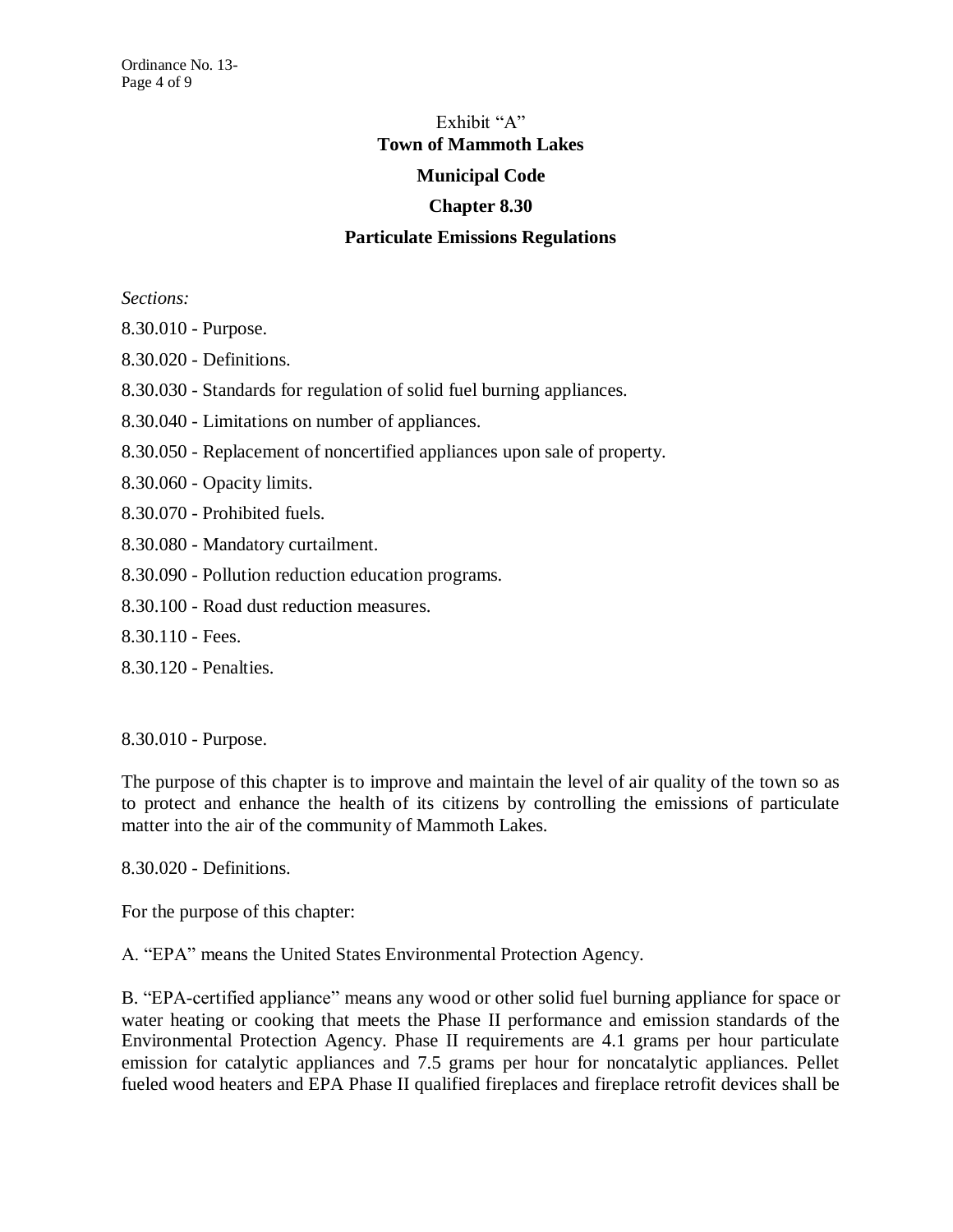considered as meeting Phase II requirements. All other solid fuel burning appliances shall be considered noncertified.

C. "Opacity" means the amount of light obscured by particulate matter in the air as may be measured using EPA Method 9 (40 CFR 60, App. A).

D. "Pellet fueled wood heater" means any heater designed to heat the interior of a building that operates on pelletized wood and has an automatic feed.

E. "Permanently inoperable" means modified in such a way that the appliance can no longer function as a solid fuel appliance or easily be remodified to function as a solid fuel appliance. Permanent conversion to other fuels, such as gas, is permitted.

F. "Solid fuel burning appliance, heater or device" means any fireplace, wood burning heater or coal stove or structure that burns wood, coal or any other nongaseous or nonliquid fuels, or any similar device burning any solid fuel used for aesthetic, water heating, or space heating purposes.

8.30.030 - Standards for regulation of solid fuel burning appliances.

A. No solid fuel burning appliance shall be permitted to be installed within the town unless the appliance is certified as meeting the emission requirements of the U.S. Environmental Protection Agency (EPA) for Phase II certification.

B. The restrictions of this section shall apply to all solid fuel burning appliances including unregulated fireplaces.

C. For the purposes of enforcing this chapter, the Town shall keep a record of all certified appliances installed in Mammoth Lakes in accordance with this chapter and of properties which have been determined to conform to the requirements of this chapter.

8.30.040 - Limitations on number of appliances.

A. Single Family Dwellings. No more than one EPA-certified appliance may be installed in any new single family detached dwelling. Existing properties with one or more existing solid fuel burning appliances may not install additional solid fuel burning appliances. One pellet fueled wood heater per dwelling shall be allowed in addition to the one EPA-certified appliance.

B. Multi-Unit Residential Developments. No solid fuel burning appliance may be installed in any new multi-unit residential development; however, one pellet fueled wood heater per dwelling may be installed in a multi-unit residential development.

C. Commercial or Lodging Developments. No solid fuel burning appliance shall be installed in any new commercial or lodging development project.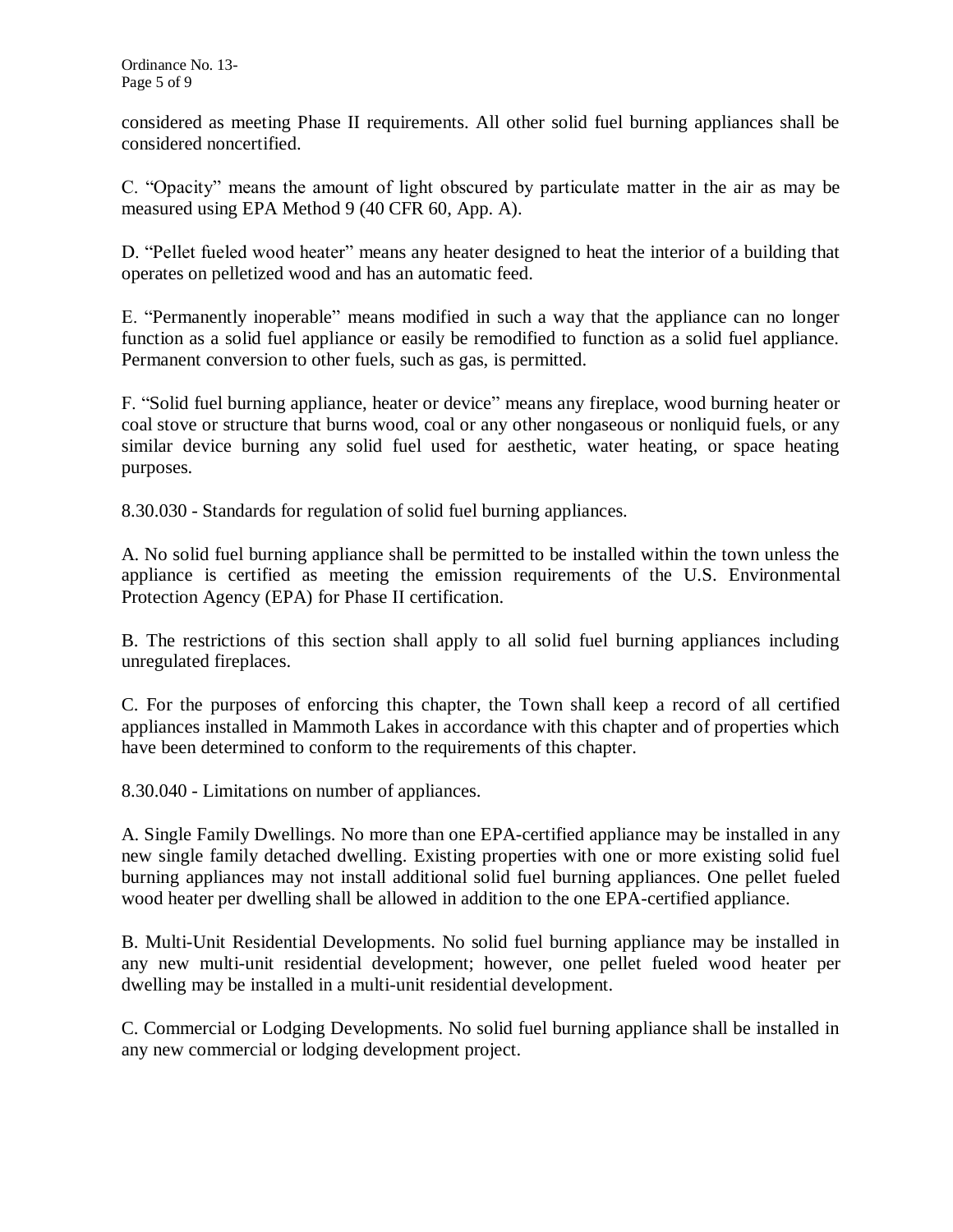D. Solid fuel burning appliances shall not be considered to be the primary form of heat in any new construction.

E. No new and replacement appliances shall be installed without first obtaining a building permit from the Town. All installations shall require an inspection and approval by the building division prior to operation.

F. Verification of compliance shall be certified by an inspector of the Town's building division.

8.30.050 - Replacement of noncertified appliances upon sale of property.

A. Prior to the completion of the sale or transfer of a majority interest in any developed real property within the town, all existing noncertified solid fuel burning appliances shall be replaced, removed, or rendered permanently inoperable. If the buyer assumes responsibility for appliance replacement or removal in writing on a form approved by the Community and Economic Development Director, the deadline for such action shall be extended to 60 calendar days from the date of completion of the sale or transfer. The buyer shall contact the building division no later than 60 calendar days from the date of completion of sale to schedule an inspection.

B. The building division shall inspect the appliance(s) in question to assure that they meet the requirements of this chapter. Within five working days from the date of the inspection, the building division shall issue a written certification of compliance or noncompliance for the affected property. If the inspection reveals that the subject property does not comply with the requirements of this chapter, all noncomplying solid fuel burning appliances shall be replaced, removed, or rendered permanently inoperable. In this event, reinspection shall be required prior to certification of compliance.

C. No building permit shall be issued for an increase in habitable area of a structure that has not complied with the requirements of this section.

D. Existing appliances certified as meeting EPA Phase I requirements or Oregon Department of Environmental Quality requirements are not subject to the replacement requirements.

E. Pursuant to Section 1102.6(a) of the California Civil Code, sellers of residential real property shall disclose to purchasers of such property the provisions of this chapter. This disclosure obligation shall be satisfied by providing to each purchaser a "Local Option Real Estate Transfer Disclosure Statement" specified by the Town and by providing a copy of this chapter.

F. If developed real property is to be sold which does not contain a solid fuel burning appliance, a form approved by the building division, containing the notarized signatures of the seller, the buyer, and the listing real estate agent attesting to the absence of any fuel device, may be accepted in lieu of an inspection. A written exemption shall be issued by the building division.

G. No appliance(s) removed under the provisions of this section may be replaced except as provided by this chapter.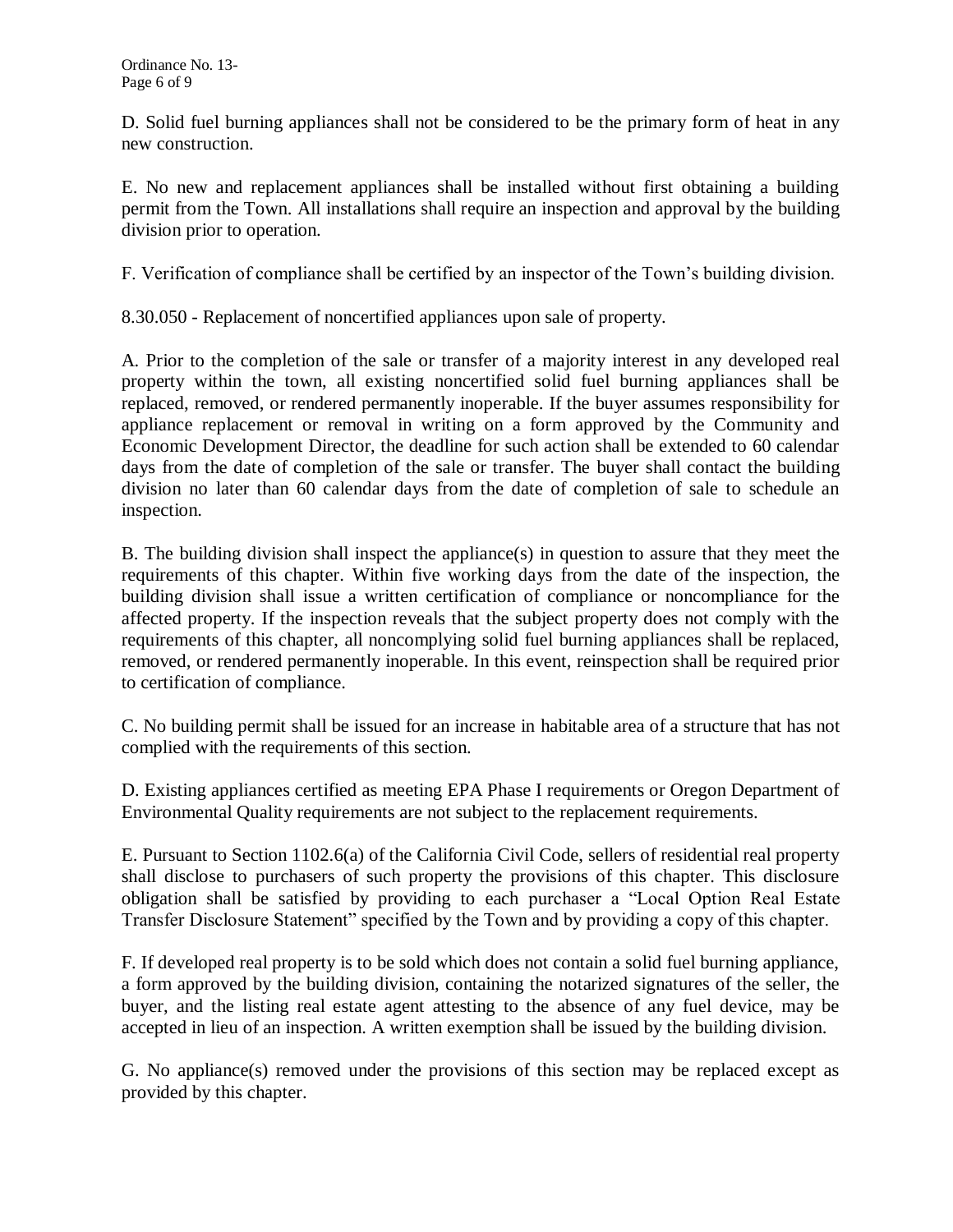H. This section shall not be applicable to National Forest permittees located west of Old Mammoth Road in Sections 4 and 9 of Township 4 S., Range 27 E., MDBM, or National Forest permittees located above 8,500 feet elevation above sea level.

8.30.060 - Opacity limits.

No person shall cause or permit emissions from a solid fuel burning appliance to be readily visible, for a period or periods aggregating more than three minutes in any one-hour period. Emissions created during a 15 minute start-up period are exempt from this regulation. Readily visible emissions means smoke easily seen when viewed against any contrasting background including, but not limited to native conifers or a blue sky and may be equated with an opacity limit of 20 percent or greater as designated by the shade No. 1 on the Ringelmann Chart.

8.30.070 - Prohibited fuels.

Burning of any fuels or materials other than the following fuels within the town shall be in violation of this chapter:

- A. Untreated wood;
- B. Uncolored paper, including newspaper; and
- C. Manufactured logs, pellets, and similar manufactured fuels.

8.30.080 - Mandatory curtailment.

A. The Town Manager shall appoint an air quality manager. The duty of the air quality manager shall be to determine when curtailment of solid fuel combustion in the town is necessary, notify the community that curtailment is required, and make such other determinations as are necessary to carry out the objectives of this chapter.

B. Determination that curtailment is required shall be made when PM-10 levels have reached 130 micrograms/m3 or when adverse meteorological conditions are predicted to persist. Should it be determined that 130 micrograms/m3 is not a low enough threshold to prevent the Town from violating the National Ambient Air Quality Standard for 24 hours (NAAQS, 24 hours), that threshold may be lowered by resolution of the Town Council.

C. Upon the determination that curtailment is required, the air quality manager shall contact all radio stations and television stations in Mammoth Lakes and have them broadcast that it is required that there be no wood or other solid fuel burning. The air quality manager shall also record a notice on a telephone line dedicated to this purpose and post a notice in the Town offices. The air quality manager may utilize additional methods of communication to effectively inform Mammoth Lakes' residents and visitors of burning restrictions. Upon such notice, all wood and other solid fuel combustion shall cease.

D. All dwelling units being rented on a transient basis which contain a solid fuel burning appliance shall post, in a conspicuous location near the appliance, a notice indicating that no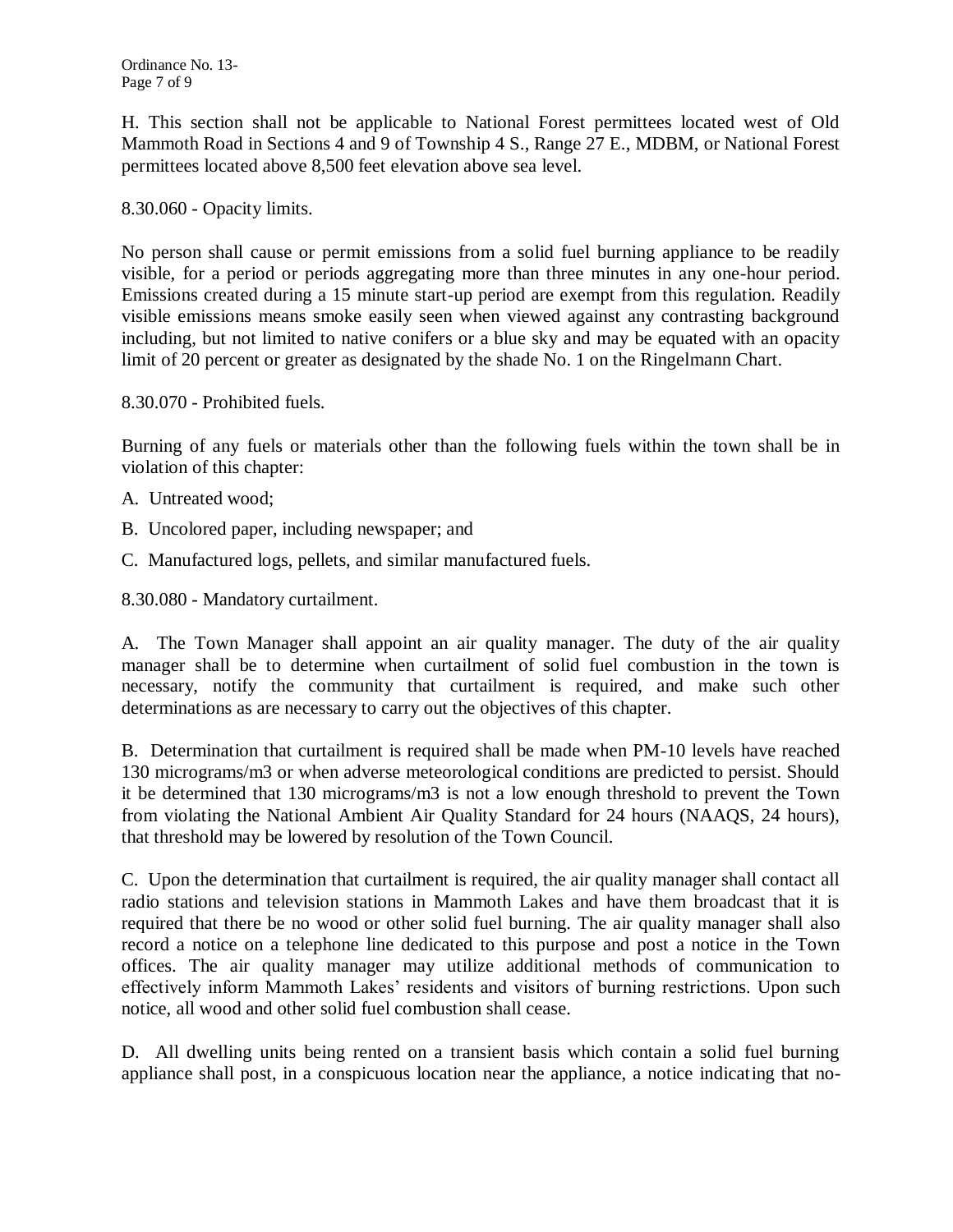burn days may be called and informing the tenants about sources of information on no-burn days.

E. All persons renting units which contain a solid fuel burning appliance shall inform their tenants that solid fuel burning may be prohibited on certain days and that the person signing the rental agreement shall be responsible for assuring that the no-burn requirements are obeyed during the rental period identified on the rental agreement.

F. For residences where a solid fuel burning appliance is the sole means of heat, these curtailment regulations do not apply. For a residence to be considered as having solid fuel as its sole source of heat, the owner must apply to the building division for an exemption and the department must inspect the residence and certify that no other adequate source of heat is available to the structure. Adequate source shall mean that the alternate source of heat cannot produce sufficient heat for the residence without causing a hazard. A written exemption will then be granted. Where an adequate alternate source of heat is determined to have been removed from the structure in violation of the building codes, a sole source exemption shall not be issued. Sole source exemptions shall not be granted for nonresidential uses.

G. Pellet fueled heaters shall not be subject to the provisions of this section.

H. This section shall not apply to National Forest permittees located west of Old Mammoth Road, in Sections 4 and 9 of Township 4 S., Range 27 E., MDBM, or National Forest permittees located above 8,500 feet elevation above sea level.

8.30.090 - Pollution reduction education programs.

The Town Manager or his/her designee is directed to undertake such public education programs as are reasonably calculated to reduce particulate air pollution within the town, including particulate emissions from sources other than solid fuel burning appliances. In addition to the notification measures listed in Section 8.30.080.C, the public education programs shall include additional measures to inform the public of burning curtailment requirements.

8.30.100 - Road dust reduction measures.

A. The Public Works Director shall implement a vacuum street sweeping program to reduce PM-10 emissions resulting from excessive accumulations of cinders and dirt.

B. The Town shall, in its review of proposed development projects, incorporate measures which reduce projected total vehicle miles traveled. Examples of such measures include, but are not limited to, circulation system improvements, mass transit facilities, private shuttles, and design and location of facilities to encourage pedestrian circulation. The goal of the Town's review shall be to limit peak vehicle miles traveled to 179,708 on any given day on the roadway segments evaluated in the Mammoth Lakes Vehicle Miles Traveled Analysis (LSC, August, 2012).